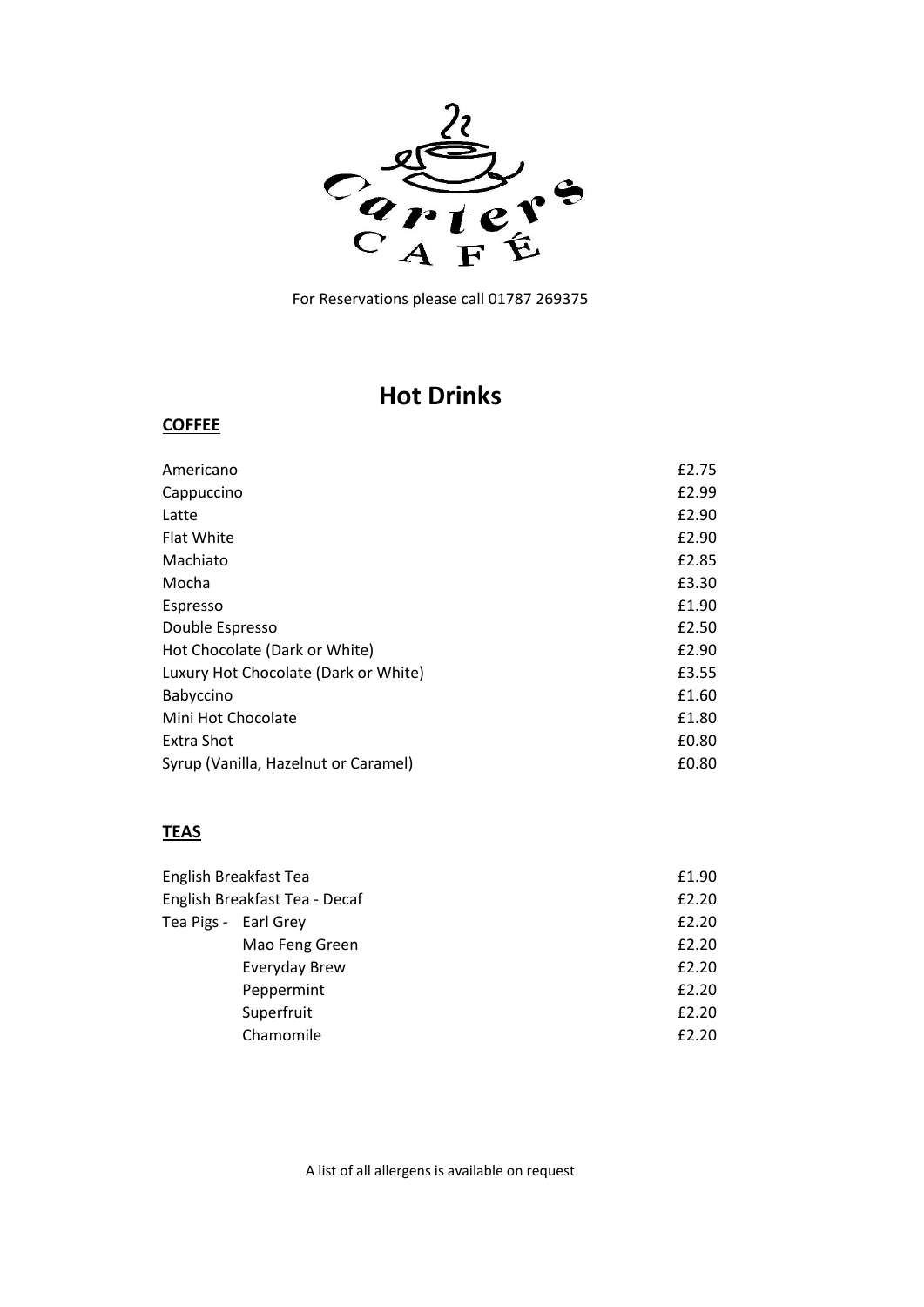

# **Cold Drinks**

#### **Locally Produced Juices**

| Maynards Cox & Bramley       | £2.75 |
|------------------------------|-------|
| Maynards Apple & Raspberry   | £2.75 |
| Maynards Apple & Elderflower | £2.75 |
| Maynards Orange & Clementine | £2.75 |

#### **Award Winning Spring Water from Kingsdown**

| Kingsdown Large Sparkling Water | £4.20 |
|---------------------------------|-------|
| Kingsdown Small Sparkling Water | £2.00 |
| Kingsdown Large Still Water     | £4.20 |
| Kingsdown Small Still Water     | £2.00 |

#### **Award Winning Sparkling Pressés from Kingsdown**

| Kingsdown Orange Sparkle      | £2.75 |
|-------------------------------|-------|
| Kingsdown Rhubarb Sparkle     | £2.75 |
| Kingsdown Elderflower Sparkle | £2.75 |
| Kingsdown Apple Sparkle       | £2.75 |
| Kingsdown Cloudy Lemonade     | £2.75 |

#### **Soft Drinks**

| Coke (Bottled)                                   | £2.30 |
|--------------------------------------------------|-------|
| Diet Coke (Bottled)                              | £2.30 |
| 7UP (Bottled)                                    | £2.30 |
| Children's Juice Box (Orange or Apple)           | £0.85 |
| Glass of Squash (Orange or Apple & Blackcurrant) | £0.50 |
| Jug of Squash (Orange or Apple & Blackcurrant)   | £4.95 |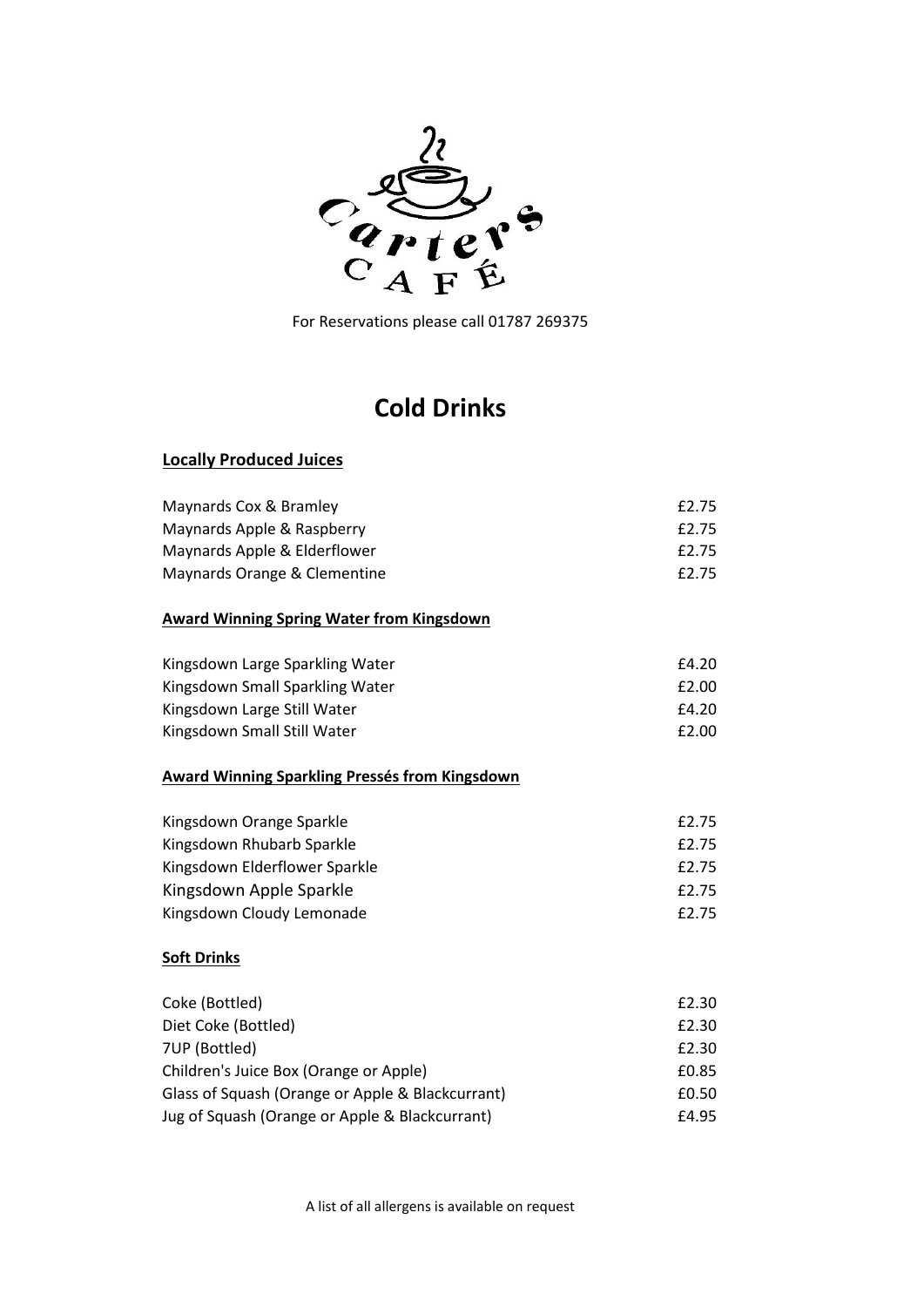

## **Breakfast Menu**

Served All Day everyday except Sunday Sunday until 11.30

| Toast with Butter & Jam                                                                                                                                                     | £3.50        |
|-----------------------------------------------------------------------------------------------------------------------------------------------------------------------------|--------------|
| Toasted Teacake with Butter & Jam                                                                                                                                           | £3.75        |
| Bacon or Sausage Sandwich/Huffer                                                                                                                                            | £4.95        |
| Wild Mushrooms on sourdough toast with poached egg                                                                                                                          | £7.95        |
| Large English Breakfast                                                                                                                                                     | £10.95       |
| 2 local back bacon, 2 butcher's sausages, 2 free range eggs of choice,<br>2 Hash Browns, flat mushrooms, baked beans, grilled tomatoes and<br>2 rounds of toast with butter |              |
| <b>Small English Breakfast</b>                                                                                                                                              | £8.50        |
| 1 local back bacon, 1 butcher's sausage, 1 egg of choice,                                                                                                                   |              |
| mushrooms, baked beans, grilled tomatoes and 1 round of toast                                                                                                               |              |
| <b>Egg on Toast</b>                                                                                                                                                         |              |
| 2 Free Range Eggs - Fried, Scrambled or poached                                                                                                                             | £4.95        |
| <b>Vegan Breakfast</b>                                                                                                                                                      | £9.95        |
| 2 vegan sausages, baked beans, mushrooms, grilled tomatoes,                                                                                                                 |              |
| hash browns, avocado and 2 rounds of toast                                                                                                                                  |              |
| <b>Vegan Options</b>                                                                                                                                                        |              |
| Smashed Avocado on Sourdough toast with roasted tomatoes                                                                                                                    | £6.95        |
| <b>Beans on Toast</b>                                                                                                                                                       | £4.95        |
| Extras                                                                                                                                                                      |              |
| Smoked Salmon                                                                                                                                                               | £3.00 each   |
| <b>Black Pudding</b>                                                                                                                                                        | £2.00 each   |
| 1 Sausage                                                                                                                                                                   | £2.00 each   |
| 2 Bacon rashers                                                                                                                                                             | £2.00 each   |
| 2 Hash Browns                                                                                                                                                               | £2.00 each   |
| <b>Baked Beans</b>                                                                                                                                                          | £1.50 each   |
| Mushrooms                                                                                                                                                                   | £1.50 each   |
| Egg (Scrambles, Fried or Poached)                                                                                                                                           | $£1.00$ each |
| Jam, Marmalade or Marmite                                                                                                                                                   | £0.80 each   |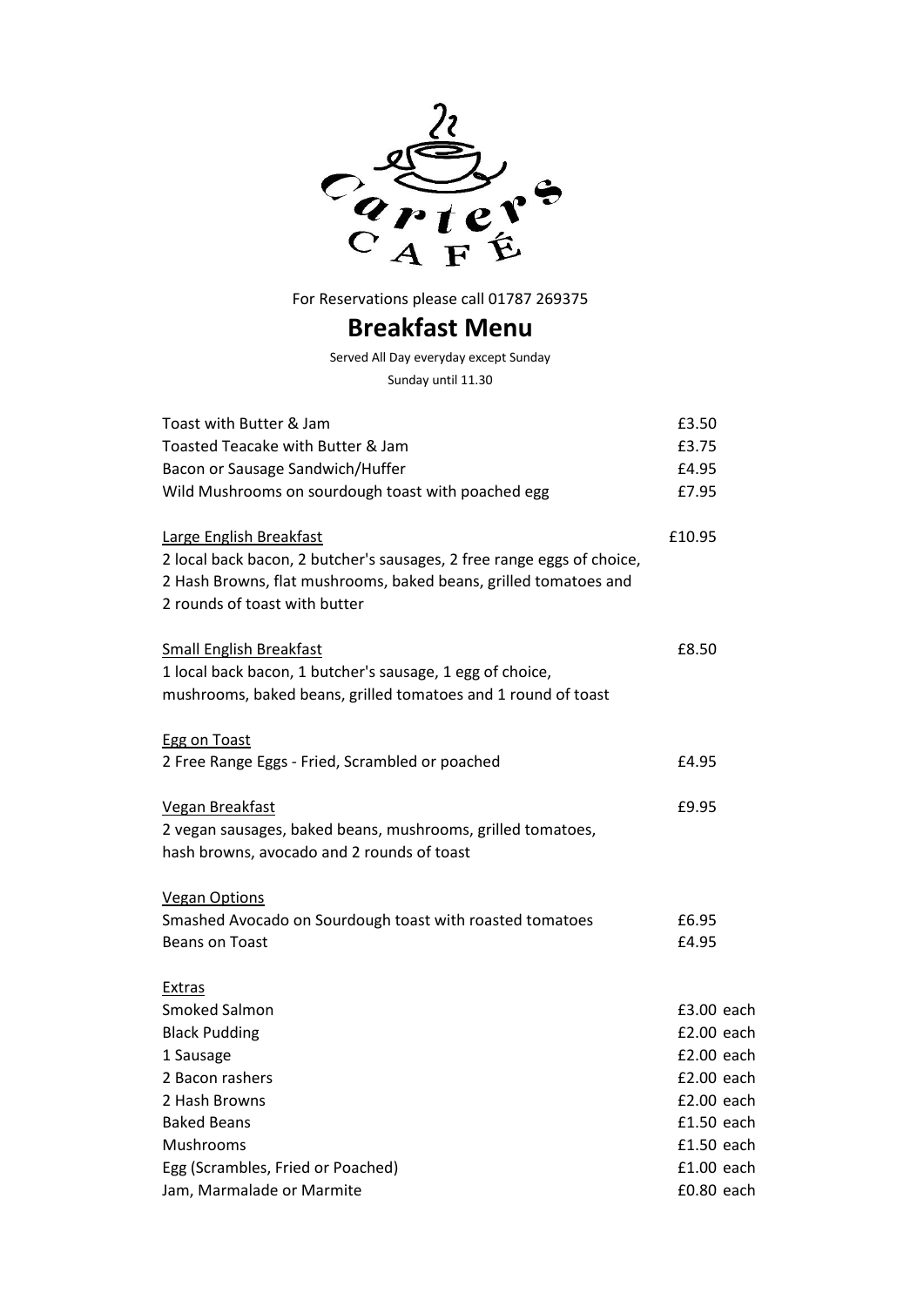

# **Children's Menu**

(under 10's)

| <b>Children's Breakfast</b>                                                                         |               |
|-----------------------------------------------------------------------------------------------------|---------------|
| 1 sausage, egg, baked beans, 1 hash brown and a slice of toast                                      | £4.95         |
| Beans on Toast (1 slice)                                                                            | £3.95         |
| Egg on Toast (1 egg and 1 slice)                                                                    | £3.95         |
| Toast with Jam or Marmite (1 slice)                                                                 | £1.95         |
| Lunch Box<br>Sandwich - choice of Ham, Egg, Cheese or Tuna Mayo<br>Crisps, Fruit and Water or Juice | £5.95         |
| Sausage, Chips and baked beans                                                                      | £4.95         |
| Jacket potato with baked beans and/or cheese                                                        | £4.95         |
| Vegan Sausage, chips and baked beans                                                                | £4.95         |
| Fish finger, chips and baked beans                                                                  | £4.95         |
| Macaroni Cheese (Ssmall or Large Portion)                                                           | £4.95 / £5.95 |
| <b>Icecream</b><br>Vanilla Ice Cream (Vegan available)                                              |               |
| 1 Scoop                                                                                             | £1.50         |
| 2 Scoops                                                                                            | £2.50         |
| 3 Scoops                                                                                            | £3.50         |
|                                                                                                     |               |

A list of all allergens is available on request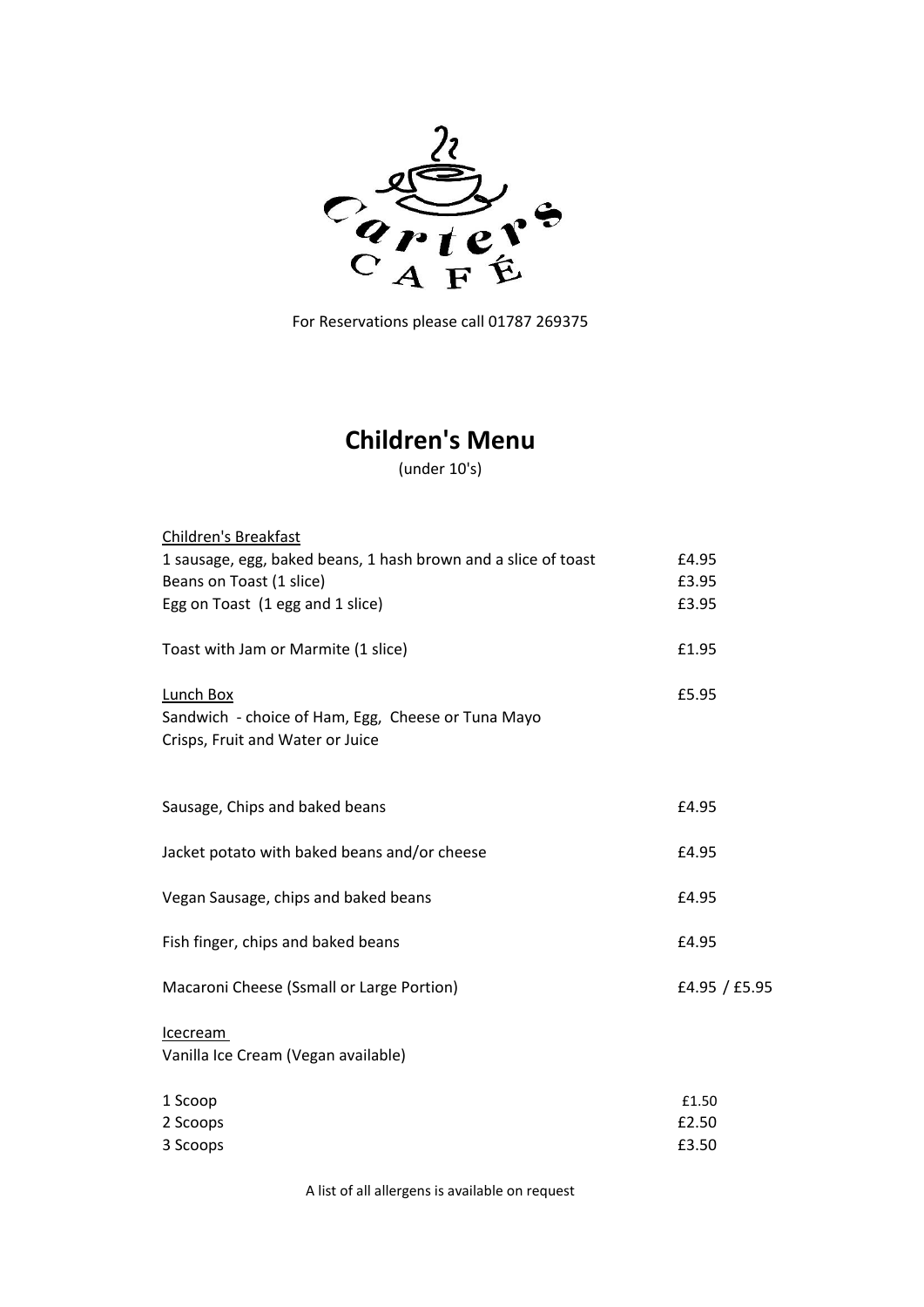

# **Lunches**

| Quiche of the day, salad, coleslaw and new potatoes                                           | £10.95 |
|-----------------------------------------------------------------------------------------------|--------|
| Burger, Cheddar Cheese, Gherkin and salad leaves served in a<br>Brioche Bun served with Chips | £11.95 |
| Home Cooked Ham, Egg and Chips                                                                | £8.95  |
| Cheddar/Brie/Stilton/Ham Ploughmans served with Salad,<br><b>Bread and Pickles</b>            | £8.95  |

# **Jacket Potatoes**

(served with a salad garnish)

| Cheese                     | £7.95 |
|----------------------------|-------|
| <b>Beans</b>               | £7.95 |
| Tuna Mayonnaise            | £8.95 |
| <b>Coronation Chicken</b>  | £8.95 |
| Brie & Bacon               | £8.95 |
| Prawns in Marie Rose Sauce | £8.95 |

## **Extras**

| Coleslaw                                      | £2.95 |
|-----------------------------------------------|-------|
| Chips                                         | £3.25 |
| <b>Onion Rings</b>                            | £2.50 |
| 1 Rasher of Bacon                             | £1.00 |
| Cheese                                        | £1.00 |
| Cheesy Chips                                  | £3.95 |
| Side Salad                                    | £1.95 |
| Slice of bread (Granary or white) with butter | £1.00 |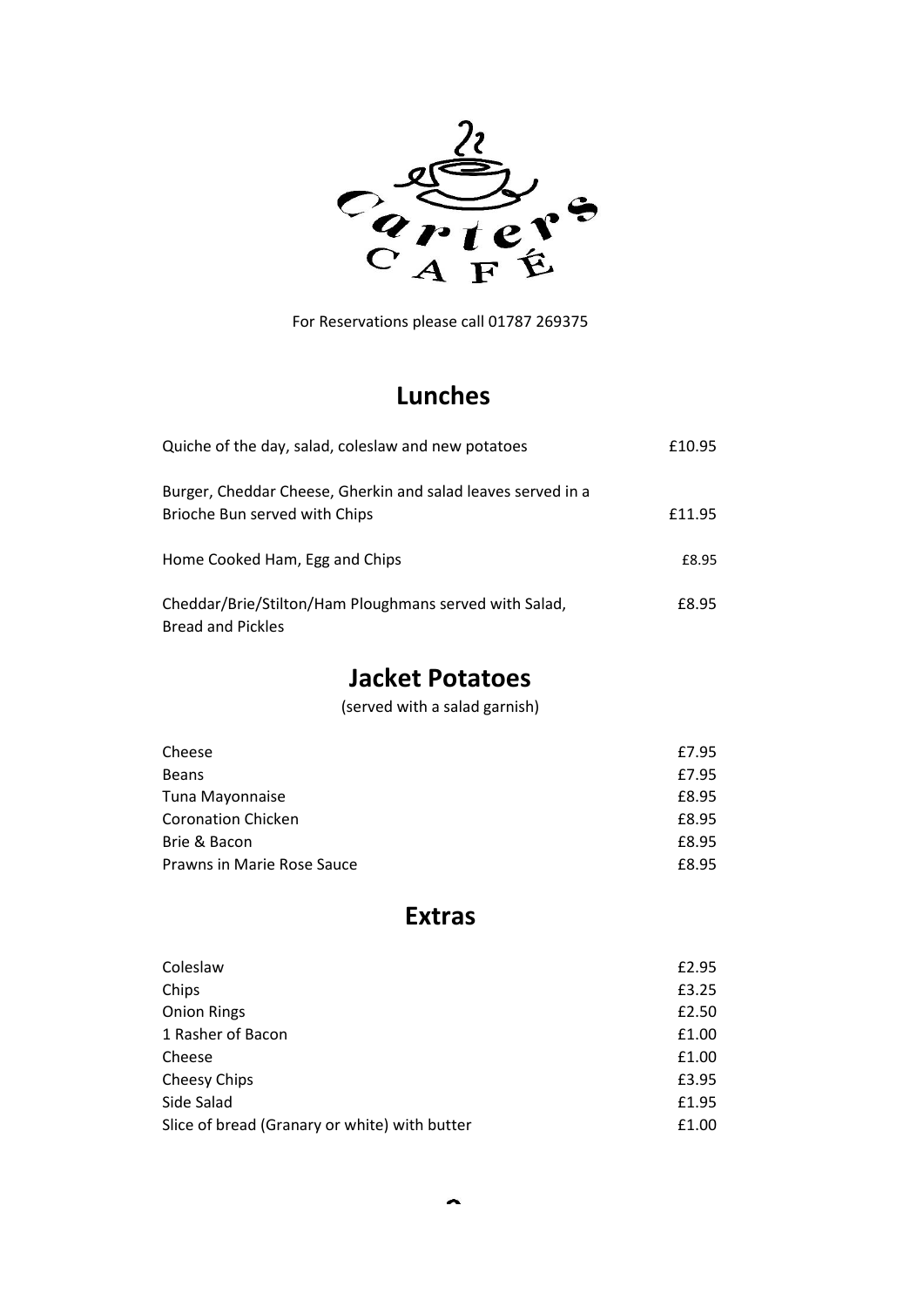

## **Light Snacks**

| Soup of the Day (served with a Baguette)                  | £5.50 |
|-----------------------------------------------------------|-------|
| Cheese Scone served with Cream Cheese & Red Onion Chutney | £3.95 |
| Cheese Scone served with Butter                           | £3.50 |
| Fruit Scone served with Jam & Butter                      | £3.55 |
| Fruit Scone served with Jam & Clotted Cream               | £3.95 |
| Fresh tomato, pesto and Mozzarell on toasted Sourdough    | £6.95 |
| with salad garnish                                        |       |

## **Sandwiches**

White or Granary Bread or Gluten Free Roll - All served with a Salad Garnish and crisps

| Home Cooked Ham              | £6.95 |
|------------------------------|-------|
| Mature Cheddar Cheese        | £6.95 |
| Egg Mayo                     | £6.95 |
| Bacon, Lettuce & Tomato      | £7.95 |
| Smoked Salmon & Cream Cheese | £8.25 |
| <b>Fish Finger</b>           | £7.95 |
| <b>Coronation Chicken</b>    | £8.25 |
| Brie, Bacon and Cranberry    | £8.25 |
| Prawns in Marie Rose Sauce   | £8.25 |

### **Paninis**

All served with a Salad Garnish and crisps - £8.95

Chicken, Pesto, Spinach, Sunblush Tomatoes & Mozzarella Pulled Pork in BBQ Sauce, Cheddar Cheese and Red Onion Tuna Melt Home Cooked Ham & Cheddar Cheese Sautéed Mushrooms, Cheddar Cheese and Caramelised Onion Chutney Avocado, Spinach, Cherry Tomato & Red Onion

Please let us know of any dietary requirements and we will try to accommodate them A list of all allergens is available on request

Please note that we cannot guarantee dishes do not contain traces as all dishes are freshly made in the same kitchen on site. We do however make every effort to avoid any cross contmination.